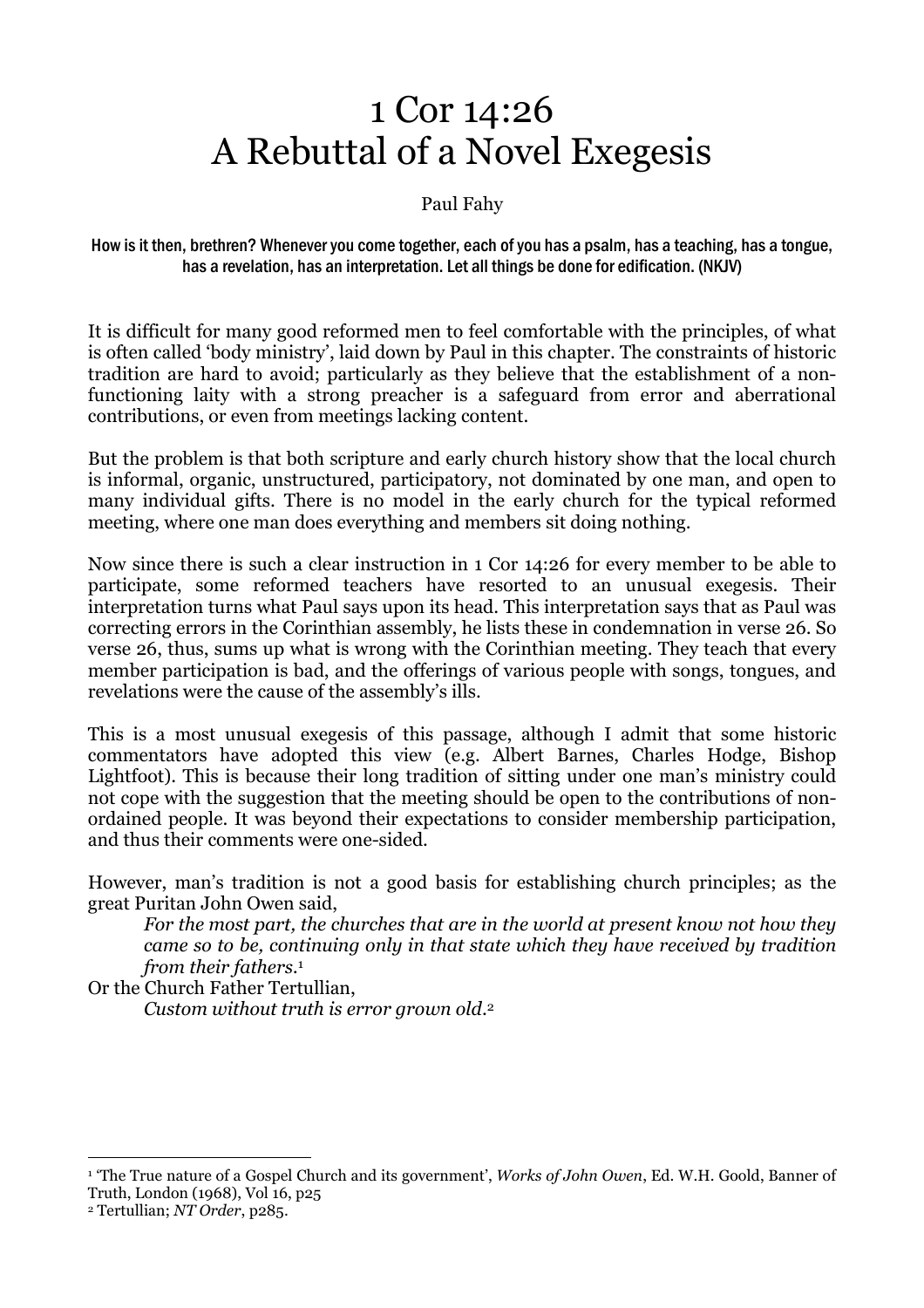## Is there clear apostolic teaching that meetings are open to various contributions?

Repeatedly, the NT uses the phrase 'one another' in the context of edifying. Over 60 times this is mentioned, whereas the word 'elder' appears very infrequently.3 Apostolic instruction was that the main source of edification in church life is in fellowship (koinonia), through mutual edification or 'one-anothering'. This includes:

#### **Teaching one another**

Let the word of Christ dwell in you richly in all wisdom, teaching and admonishing one another. (Col 3:16)

#### **Admonishing one another**

Now I myself am confident concerning you, my brethren, that you also are full of goodness, filled with all knowledge, able also to admonish one another. (Rm 15:14; note that this task is not restricted to the elders)

#### **Exhorting one another**

Exhort one another daily. (Heb 3:13) Exhorting *one another*, and so much the more as you see the Day approaching. (Heb  $10:25$ )

#### **Edifying one another**

Therefore comfort each other and edify one another, just as you also are doing.  $(1$  Thess  $5:11)$ Therefore let us pursue the things … by which one may edify another. (Rm 14:19) Let each of us please *his* neighbour for *his* good, leading to edification.  $(Rm 15:2)$ Let it be for the edification of the church that you seek to excel.  $(1 \text{ Cor } 14:12)$ 

#### **Ephesians and the ascension gifts**

Paul explains this fellowship principle in Ephesians when he talks about the purpose of gifted men. Leaders are given by God in order to equip others for ministry, to disciple new gifted people; they are not an end in themselves to stand at the front of the church like a schoolteacher. Their job is to create new ministry through discipled, equipped men.

When this is happening, then the body grows and develops with a natural energy given by God. When gifted people are united, knit together, they are like joints in the body, each doing its job. This activity of interdependent functions causes the body as a whole to move forward and mature. It is the functioning of every member in unison that creates growth not the submission to one gifted man, or even to a team of gifted men. The elders equip others to serve, and the service of all, using God's gifts, leads to growth.

… from whom the whole body, joined and knit together by what every joint supplies, according to the effective working by which every part does its share, causes growth of the body for the edifying of itself in love. (Eph 4:16)

#### **Every member ministry**

To make it crystal clear, Paul spends an extended time in 1 Cor 12 expounding the point that every church member is vital in ministry. He labours his point with illustrations and exhortations to make us understand that no one person has all the responsibility for ministry in the local church. It is so obvious that it is amazing that so many churches do exactly the opposite. This needs to be quoted in full.

I 3 Regarding the word in NT church context in the KJV: 'Elder' appears 4 times, 'elders' 15 times (5 in Acts 15).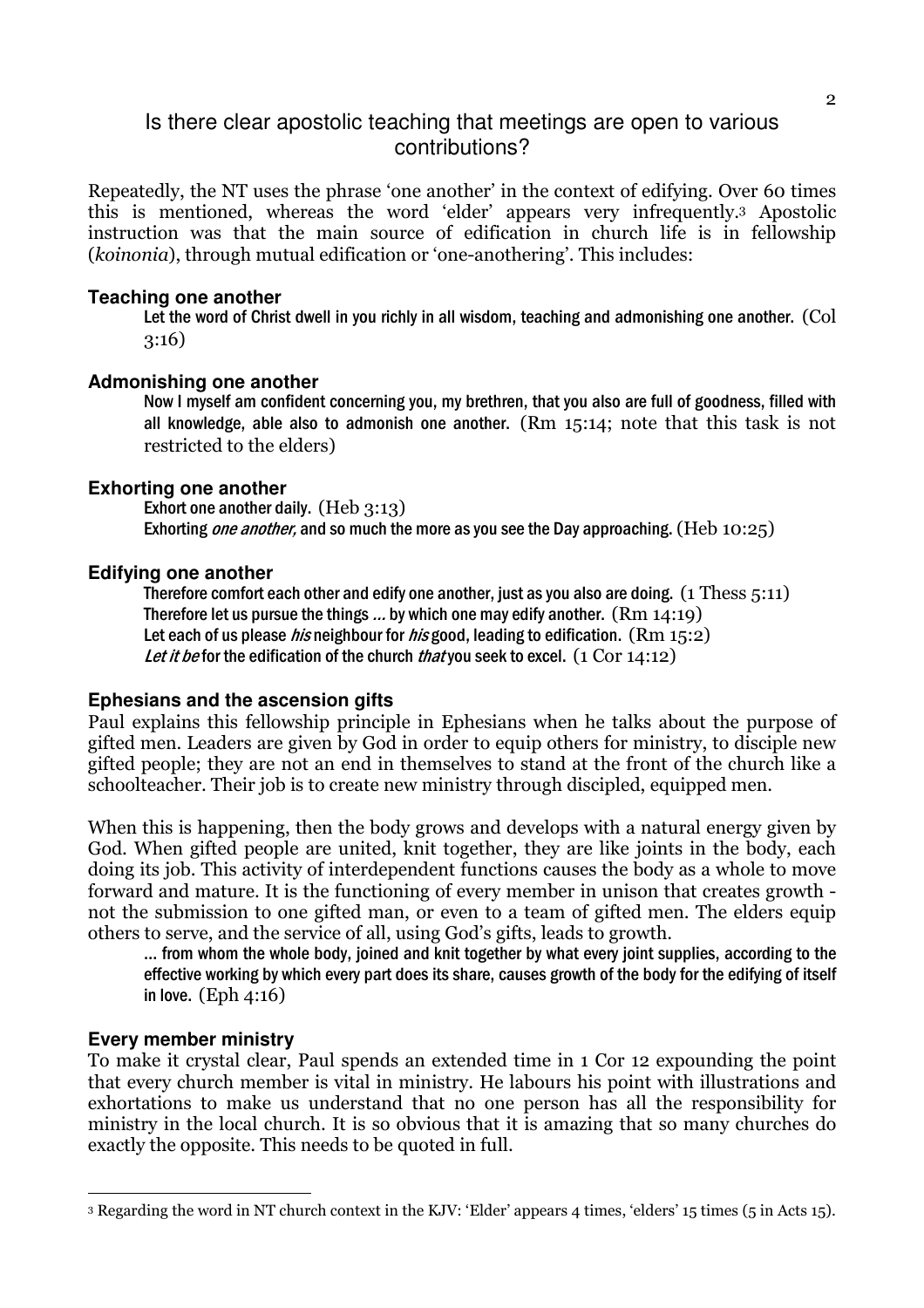4 There are diversities of gifts, but the same Spirit.

5 There are differences of ministries, but the same Lord.

6 And there are diversities of activities, but it is the same God who works all in all.

7 But the manifestation of the Spirit is given to each one for the profit *of all:* 

 8 for to one is given the word of wisdom through the Spirit, to another the word of knowledge through the same Spirit,

9 to another faith by the same Spirit, to another gifts of healings by the same Spirit,

 10 to another the working of miracles, to another prophecy, to another discerning of spirits, to another different kinds of tongues, to another the interpretation of tongues.

11 But one and the same Spirit works all these things, distributing to each one individually as He wills.

 12 For as the body is one and has many members, but all the members of that one body, being many, are one body, so also is Christ.

 13 For by one Spirit we were all baptized into one body -- whether Jews or Greeks, whether slaves or free -- and have all been made to drink into one Spirit.

14 For in fact the body is not one member but many.

15 If the foot should say, "Because I am not a hand, I am not of the body," is it therefore not of the body?

 16 And if the ear should say, "Because I am not an eye, I am not of the body," is it therefore not of the body? 17 If the whole body were an eye, where would be the hearing? If the whole were hearing, where would be the smelling?

18 But now God has set the members, each one of them, in the body just as He pleased.

19 And if they were all one member, where would the body be?

20 But now indeed *there are* many members, yet one body.

 21 And the eye cannot say to the hand, "I have no need of you"; nor again the head to the feet, "I have no need of you."

22 No, much rather, those members of the body which seem to be weaker are necessary.

23 And those *members* of the body which we think to be less honourable, on these we bestow greater honour; and our unpresentable *parts* have greater modesty,

24 but our presentable *parts* have no need. But God composed the body, having given greater honour to that part which lacks it.

25 that there should be no schism in the body, but *that* the members should have the same care for one another.

26 And if one member suffers, all the members suffer with *it*; or if one member is honoured, all the members rejoice with it.

27 Now you are the body of Christ, and members individually.

 28 And God has appointed these in the church: first apostles, second prophets, third teachers, after that miracles, then gifts of healings, helps, administrations, varieties of tongues.

29 Are all apostles? Are all prophets? Are all teachers? Are all workers of miracles?

30 Do all have gifts of healings? Do all speak with tongues? Do all interpret?

31 But earnestly desire the best gifts.

Note:

- There are diversities of gifts, activities, and different types of ministries from God's sovereign provision. All are necessary (v4-6).
- Each ministry is a manifestation of the Holy Spirit to give benefit to all in the church  $(v7)$ .
- Paul then lists certain spiritual gifts. It matters not what your position is on supernatural gifts, the point is that the Spirit gives a variety of gifts to edify believers in the assembly. Four may be outside the church meeting (faith, healings, miracles, discerning of spirits) but five, most likely, appear in the meeting (word of wisdom, word of knowledge, prophecy, tongues, interpretation; v8-10).
- The distribution of gifts and ministry is under the sovereignty of the Spirit alone (v11).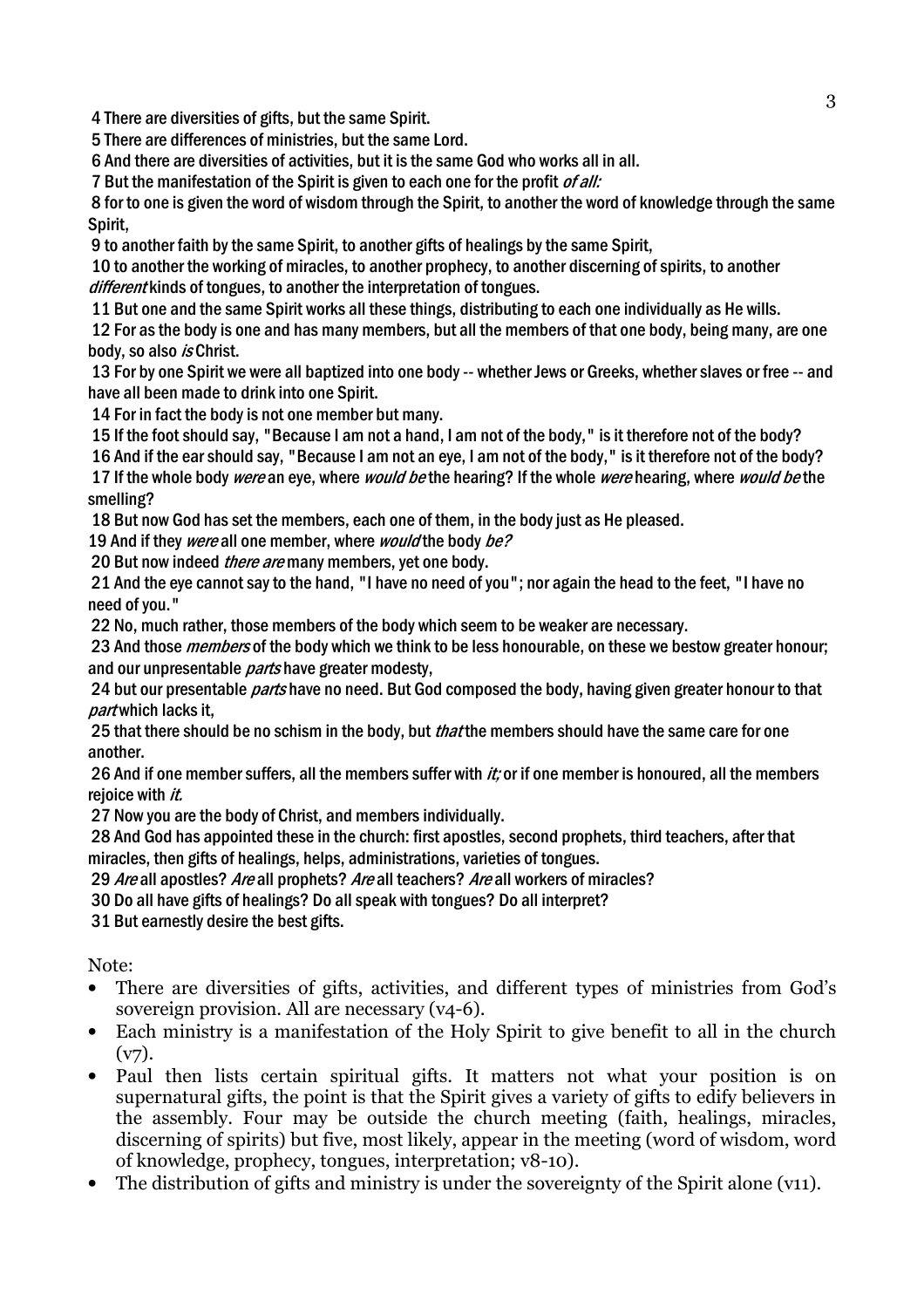- The body is a unit, it is the body of Christ, but it has many members, just like a human body. Paul emphasises that the body is not one member (v12-14).
- Using the illustration of the human body, he shows that each organ (member) is vital in its own way. No organ can say that another is dispensable, they are all vital and must work together. There is no overriding organ, no organ dominates the others, but all are interdependent (v15-21).
- Those organs that seem weak are not only necessary, but are given greater honour  $(v22-24)$ .
- Then Paul again stresses the importance of interdependency (v25-26).
- Then Paul applies the illustration to the local church; together we are Christ's body and individually we are members of his body (v27). The point is that one member is not enough to signify Christ or represent him. It takes the body together to manifest the Lord himself. It is the interdependent working of all the members together that expresses God locally.
- Then Paul lists certain offices that are members of the body and which need to function in a Biblical church: first apostles, second prophets, third teachers, after that miracles, then gifts of healings, helps, administrations, varieties of tongues (v28). He may have in mind the formation of a new church where apostles lay a foundation for the work, along with prophets, then teachers build the people up and so on. Again one's views on cessationism are not the point here; the point is the distribution of various gifts.
- Then he explains that people do not express all the gifts in one person (v29-30). God distributes the gifts so that it takes many people together to work interdependently and express God in this way and that. He then encourages people to seek the best gifts (v31), after which he talks about all these things working out through love.

This chapter completely demolishes the humanistic notion that the church is focused upon one man who does virtually everything in a meeting, and most of what happens outside the meeting in strategy and planning. The idea of one man standing at the front, dominating the proceedings and doing almost everything (except the notices) is on a different planet to what Paul is describing as normal, Biblical church life.

Paul's statement in 1 Cor 14:26 lies on a foundation of many scriptures emphasising the same point - every member ministry.

# Are there early church examples of open meetings?

Indeed there are:

And they continued steadfastly in the apostles' doctrine and fellowship, in the breaking of bread, and in prayers. (Acts 2:42)

Elders have not even been identified at this time (and don't appear until chapter 11). Here four key things are identified as comprising meetings: doctrine (so there is teaching going on of some sort), fellowship, or koinonia, which means everyone is sharing together (i.e. using their various gifts to edify); breaking of bread or the Lord's Supper (a communal activity) and prayers (another communal activity). So apart from the teaching (and we don't know how this occurred here, it may have involved several people) all the constituents are corporate, not individual.

Now in the church that was at Antioch there were certain prophets and teachers: Barnabas, Simeon who was called Niger, Lucius of Cyrene, Manaen who had been brought up with Herod the tetrarch, and Saul. As they ministered to the Lord and fasted, the Holy Spirit said, 'Now separate to Me Barnabas and Saul for the work to which I have called them.' (Acts 13:1-2)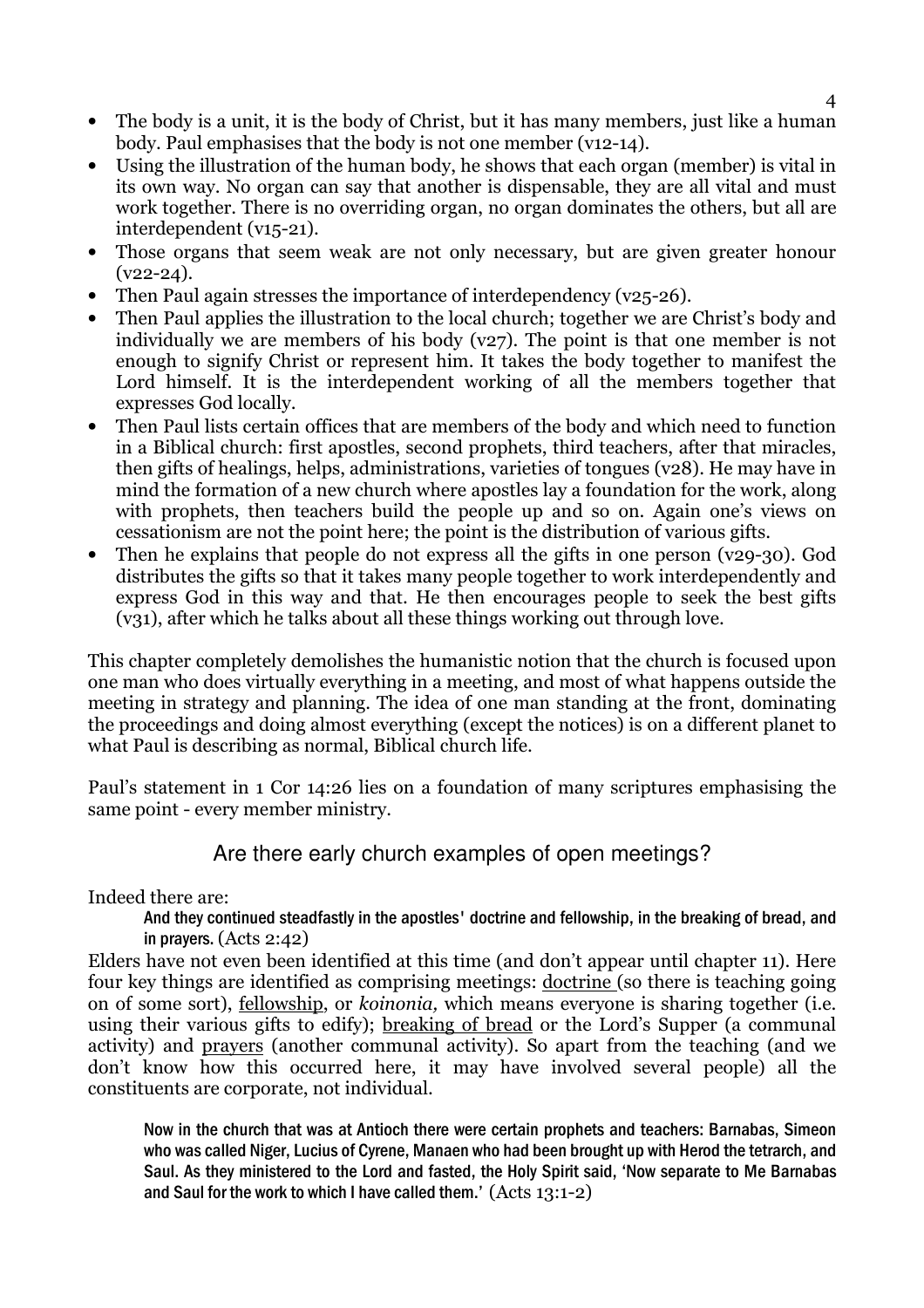Here we have a meeting in which at least five men are identified as being sovereignly gifted as prophets or teachers. Two went on to be apostles and evangelists as well. None are called elders. In this meeting they were all contributing in certain ways that 'ministered to the Lord'. No one man directed this, it was spontaneous, interdependent and corporate.

Now on the first *day* of the week, when the disciples came together to break bread, Paul, ready to depart the next day, spoke to them and continued his message until midnight. (Acts 20:7)

The word 'spoke' is translated as 'preached in the KJV, however the word here means 'discussed' or 'debated'. It is the word dialegomai and it does not mean that Paul spoke a sermon.4 This was a house church meeting where Paul taught, was questioned and gave answers and probably debated. The contributions by other men in questions and counter positions, was as important as the initial speech in providing the whole picture that God wanted covered.

# Does the NT teach that only elders minister in meetings, that only elders minister God's word and God's direction, that only elders can carry any sort of authority?

It is interesting that Paul's church letters are always addressed to the church membership as a whole. He writes to:

- To all who are in Rome, beloved of God, called to be saints.  $(Rm 1:7)$
- To the church of God which is at Corinth, to those who are sanctified in Christ Jesus, called to be saints.  $(1)$ Cor 1:2)
- To the church of God which is at Corinth, with all the saints who are in all Achaia.  $(2 \text{ Cor } 1:1)$
- To the churches of Galatia. (Gal 1:2)
- To the saints who are in Ephesus.  $(Eph 1:1)$
- To all the saints in Christ Jesus who are in Philippi, with the bishops and deacons. (Phil 1:1)
- To the saints and faithful brethren in Christ *who are* in Colosse.  $(Col 1:2)$
- To the church of the Thessalonians. (1 Thess 1:1 and 2 Thess 1:1)

The nearest he comes to addressing leaders is in Phil 1:1, where they are tacked on after the membership. Paul often goes out of his way to avoid focusing upon leaders at all. Even as an apostle, he said that he often behaved as a nursing mother or a father (1 Thess 2:7, 11), and persuaded people of the truth, despite having the authority to command (which he sometimes did). Paul did not major upon leadership authority unless it was absolutely necessary, even to the Corinthians in the mess they had made.

#### ANANIAS, STEPHEN AND PHILIP

Another interesting matter is the use of Ananias in witnessing to Paul. God is about to convert the most important apostle the world ever knew, but in doing so he uses an unknown brother who is not said to have any leadership authority. Then, when the Lord opens up new areas to the Gospel he again uses men who are not in authoritative leadership. To the Samaritans and the Ethiopian he uses Philip. Now Philip was appointed to deal with practical matters, but God used him to be a missionary (Acts 8:5). Then, the church's first martyr, who gave probably the best and most enlightening speech of all, is Stephen, another non-authoritative leader. Both these men were appointed to serve tables

 $\overline{a}$ <sup>4</sup> **diale,gomai** Strong's 1256, meaning: to think different things with one's self, mingle thought with thought; to ponder, revolve in mind; to converse, discourse with one, argue, discuss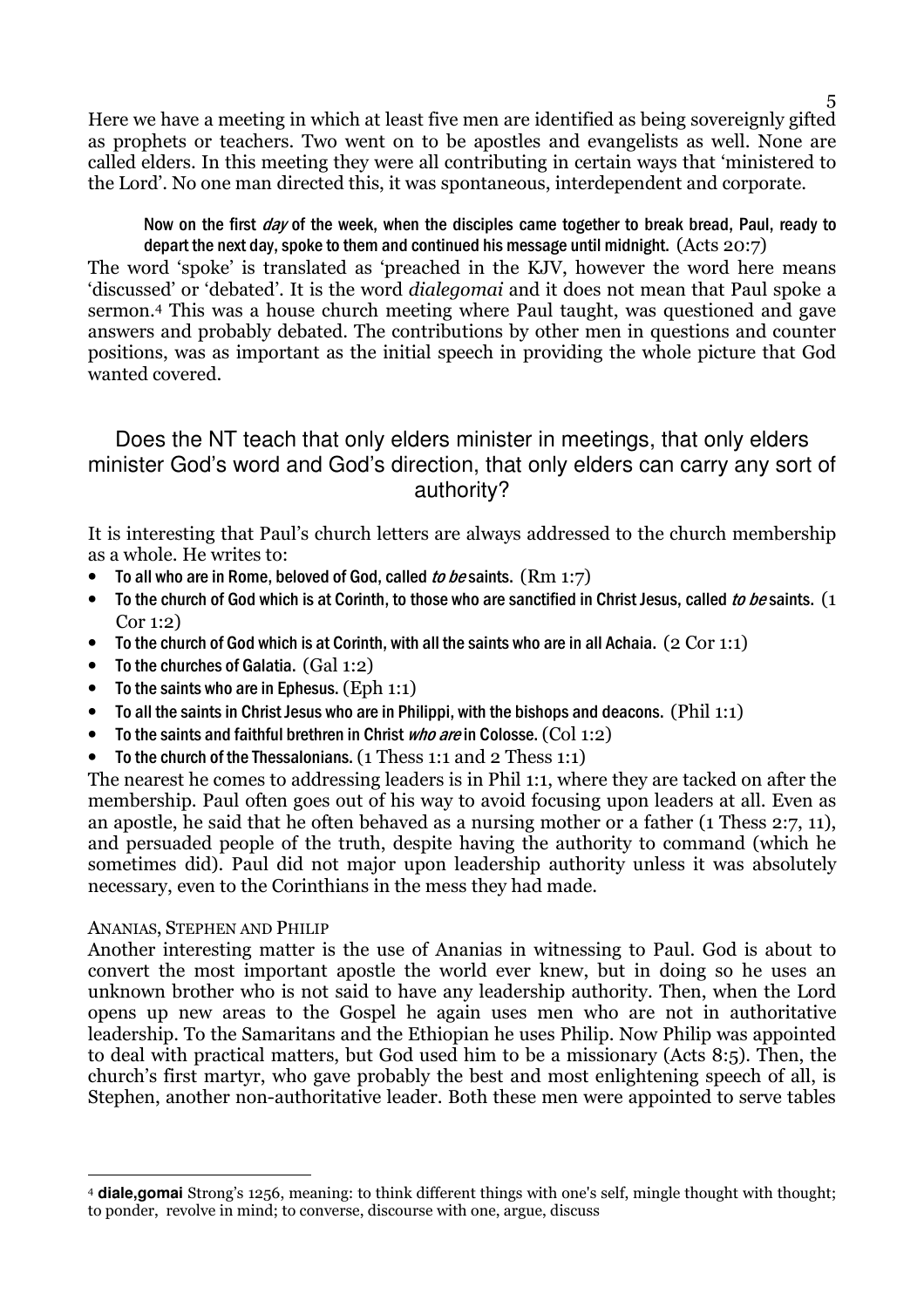(Acts 6:1-5)5, with the task of the ministry of the word being retained by the apostles (Acts 6:4), yet God overrules this and does not use an apostle for these important tasks.

#### **AGABUS**

 $\overline{a}$ 

Yet another example is Agabus. He was used by God at least twice in giving urgent information to the Lord's people as a prophet. This enabled churches to take certain directions, even warning Paul about his future suffering (Acts 11:27-30; 21:10ff). Now he is never called an elder, and it is not necessary that he had to be an elder in order to be a prophet. If this was the case, then Philip's four daughters (who prophesied Acts 21:9) would have also been elders. Indeed, Agabus came to Jerusalem from Antioch and would have had no authority in Jerusalem even if he had been an elder in Antioch. Agabus was a key man who brought God's direction and truth but is not identified as an elder in the church. God could have spoken through the Jerusalem eldership but chose not to.

#### THE JERUSALEM SYNOD

When the early church had to decide upon an important matter, all the apostles, elders and people met and heard the various arguments. The decision was made by consensus, and the letter of counsel included the membership:

Then it pleased the apostles and elders, with the whole church, to send chosen men of their own company to Antioch with Paul and Barnabus, *namely*, Judas who was also named Barsabas, and Silas, leading men among the brethren. They wrote this *letter* by them: The apostles, the elders, and the brethren, To the brethren who are of the Gentiles in Antioch, Syria, and Cilicia: … (Acts 15:22-23)

We fall into the trap of the Roman error when we state that only elders can minister the word or speak in church services.

These are all the relevant references to elders in this context in the whole NT:

- The elders who are among you I exhort, I who am a fellow elder and a witness of the sufferings of Christ, and also a partaker of the glory that will be revealed: Shepherd the flock of God which is among you, serving as overseers, not by compulsion but willingly, not for dishonest gain but eagerly. (1 Pt  $\overline{\phantom{a}}$ :1-2)
- Let the elders who rule well be counted worthy of double honour, especially those who labour in the word and doctrine.  $(1 \text{ Tim } 5:17)$
- ... able, by sound doctrine, both to exhort and convict those who contradict. (1 Tim  $5:9$ )
- A bishop then must be blameless, the husband of one wife, temperate, sober-minded, of good behaviour, hospitable, able to teach. (1 Tim 3:2)

From this we learn that the key task of an elder is to shepherd, to pastor, to disciple and nurture, just as an Eastern shepherd leads flocks of sheep into good pasture and fattens them up. This will include instruction, but this is not necessarily in sermonic form.

Then the elder is an overseer, someone out front who leads in example and direction (1 Pt 5:1-2).

We see that some elders may not teach at all, though they should be able to. They may be just called to lead well (1 Tim 5:17, 'rule' is not the meaning of the word *proistemi*).

<sup>5</sup> Though they were not formally called 'deacons' the same root word is used here for 'serve'. Deacon means, 'a servant' and thus a deacon assists elders in the organisation of church matters but a deacon has no spiritual authority in preaching or discipline. A deacon is a sort of administrator of finance and necessary matters.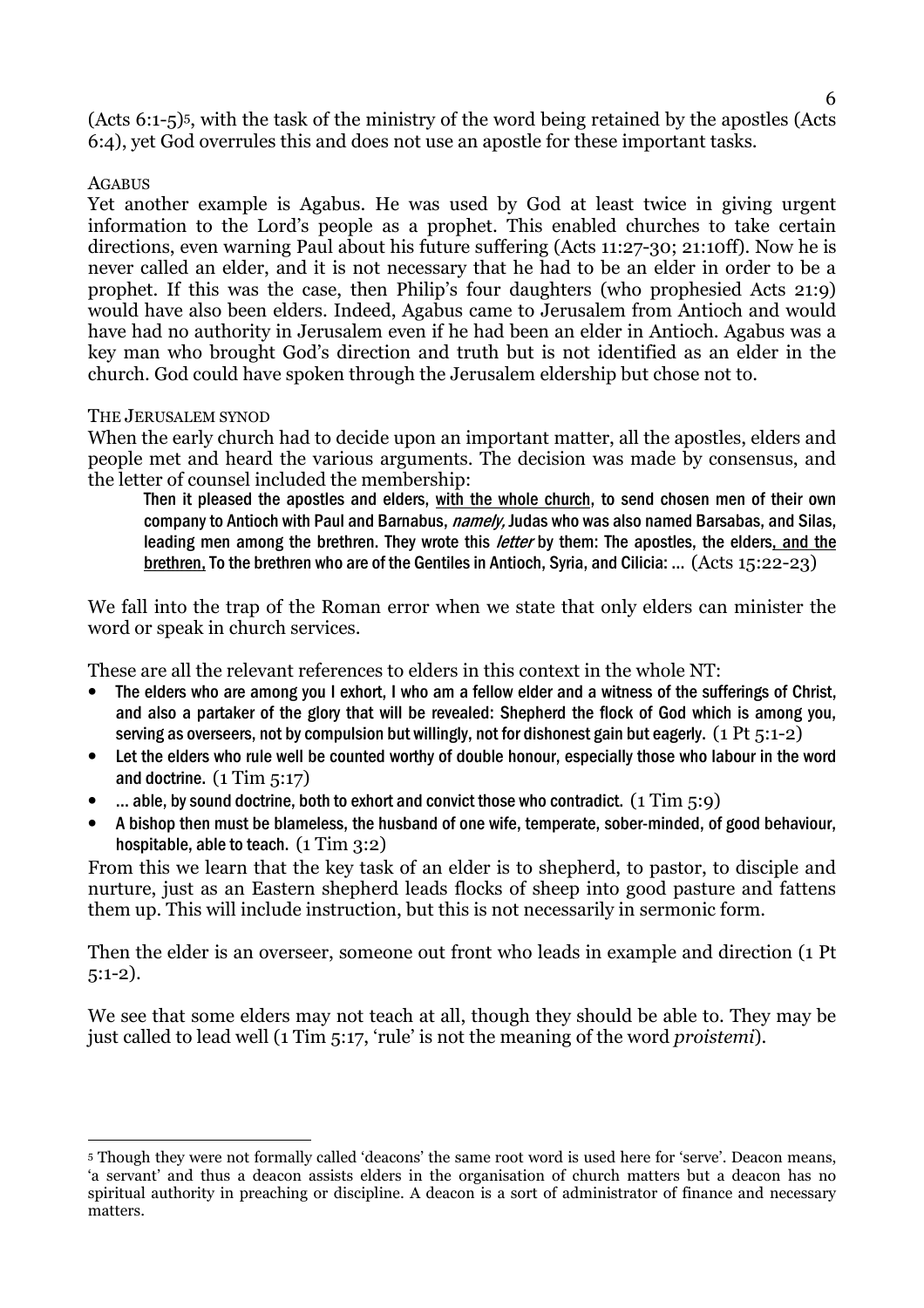The task of teaching and doctrine does not imply that an elder simply preaches every week and does little else. The use of doctrine is often combative, confronting error and persuading people of the truth in argument (1 Tim 5:9).

However, there are also references to commit the Gospel to faithful men who are themselves to teach; these are not delineated as elders:

And the things that you have heard from me among many witnesses, commit these to faithful men who will be able to teach others also. (2 Tim 2:2)

While these faithful men may become elders, it is clear that do not start that way. Paul is concerned with the men and the message, not the formal position.

### What about submission to elders?

Likewise you younger people, submit yourselves to *your* elders. Yes, all of *you* be submissive to one another, and be clothed with humility, for 'God resists the proud, But gives grace to the humble.' (1 Pt 5:5)

First one has to notice that just as we should submit to elders, we should all submit to one another; there is no overruling authority given to elders above what there is in the body; the same word is used of each case.6 The word 'submit' can also simply mean, 'to be persuaded'. There may be a time when an elder has to submit to the sound counsel of a godly church member, especially if there has been wrongdoing. Elders are not above reproof (1 Tim 5:19).

Obey those who rule over you, and be submissive, for they watch out for your souls, as those who must give account. Let them do so with joy and not with grief, for that would be unprofitable for you. (Heb 13:17)

The word 'obey' here really means to 'be persuaded'. <sup>7</sup> It does not mean that elders tell you how to run everything in your life, as some shepherding movements have practised. It means that as elders teach the word, one should be convinced of Biblical doctrine. Also the word 'submit' here is not the usual word that means to place oneself under another's authority, but rather means yielding after a battle, after discussion, i.e. being persuaded of the truth.<sup>8</sup>

And we urge you, brethren, to recognise those who labour among you, and are over you in the Lord and admonish you. (1 Thess 5:12)

'Over you' means literally, those who stand in front of you; i.e. the presiding minister at the time, the one ministering.9 It does not mean 'rule', in the sense of formal, organised structural, despotic authority. It can even mean, 'to care for'. We should recognise those who care for us and labour in the word. This does not necessarily mean only elders, but anyone who labours, seeking to care and protect the membership. We have seen that anyone can admonish, anyone can teach - as long as there is a genuine gift. These gifts should be recognised and accepted.

gain one's good will, or to seek to win one; be persuaded.

 $\overline{a}$ <sup>6</sup> **u`pota,ssw** hupotasso, Strong's 5293, meaning: to arrange under, to subordinate, to subject, put in subjection, to subject one's self, obey, to yield to one's admonition or advice.

<sup>7</sup> **pei,qw** peitho, Strong's 3982 meaning: persuade, to induce one by words to believe, to win one's favour,

<sup>8</sup> **u`pei,kw** hupeiko: Strong's 5226, meaning: to resist no longer, but to give way, yield.

<sup>9</sup> **proi<sthmi** proistemi, Strong's 4291; meaning: to set or place before, to set over, to superintend, preside over, to be a protector or guardian, to give aid, to care for.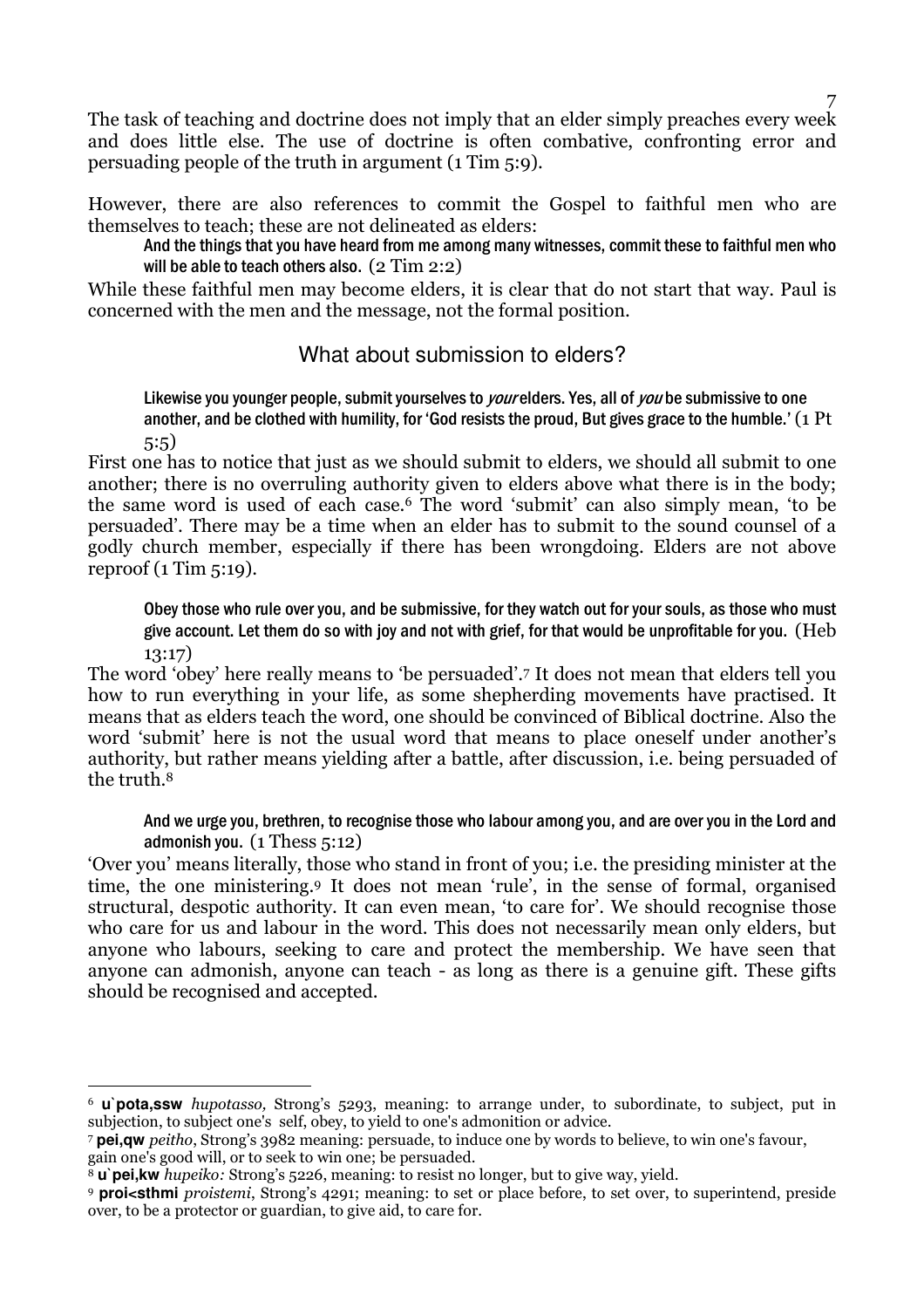#### **The function of elders**

The key function of an elder is to shepherd the flock, to protect and lead into pasture. This doesn't always mean that the elder is the one doing the teaching. Others can serve in various ways, carrying whatever authority their gift has, and they serve the body under the direction of the eldership. The eldership carries the weight of the body's protection, so ministry is under their direction. In this way elders train and generate new ministry as they allow gifted men to teach.

Elders also carry the responsibility for discipline. It is they who ensure that things are done decently and in order in the meeting. Also they are the ones who apply discipline to anyone in sin, if necessary even by expelling the unrepentant offender. They act as undershepherds to the Great Shepherd of the sheep, always bearing in mind that it is the Lord's church and not theirs.

#### **Authority**

Authority in the NT is not positional, as it is in institutional denominations, it is always based upon gifting. Those whom God has given to the church to serve in various ministries carry their own authority from the giver. Today, many church members submit to a leader who clearly has no gift to teach, while good men in the congregation are forced into silence when it is clear that they do have gifts. This is wrong, but it arises from the positional structure of formal leadership.

This does not mean that there is a free for all in meetings. The elders carry the responsibility for good order, but other men can minister.

Jesus' concept of authority is anti-secular, it is the opposite of the way the world treats authority.

And He said to them, 'The kings of the Gentiles exercise lordship over them, and those who exercise authority over them are called "benefactors." But not so *among* you; on the contrary, he who is greatest among you, let him be as the younger, and he who governs as he who serves. For who is greater, he who sits at the table, or he who serves? *Is* it not he who sits at the table? Yet I am among you as the One who serves.' (Lk 22:25-27)

Jesus picks on those who had no authority in those times (the youngest / slaves) as the model for leadership. Leadership is service. The Lord shows us that he is completely set against the prospect of a man standing at the front in some kind of structural, formal authority lauding it over people sat submissively underneath. For this reason he forbade the use of academic or religious titles, saying that we are all brethren; there is no clergy/laity distinction (Matt 23:8).

Then note that Paul rarely talks about leaders in the church letters (his purpose is obviously different in the pastoral letters) and only formally mentions them in Phil 1:1. However, he emphasises again and again the importance of every member ministry, participation and one-anothering.

There are two aspects to authority: power (dunamis) and delegation. Men do not have inherent power. Those with power in the NT are: The Trinity, angels and demons. Men are empowered by these who have power. The ministry of believers has power as it is energised by God.

Authority (exousia) in the NT extends to the former list plus those delegated by God, such as kings to rule a country under God, Jesus' disciples to have authority over disease and demons; believers over various facets of their lives - but not over other Christians. Children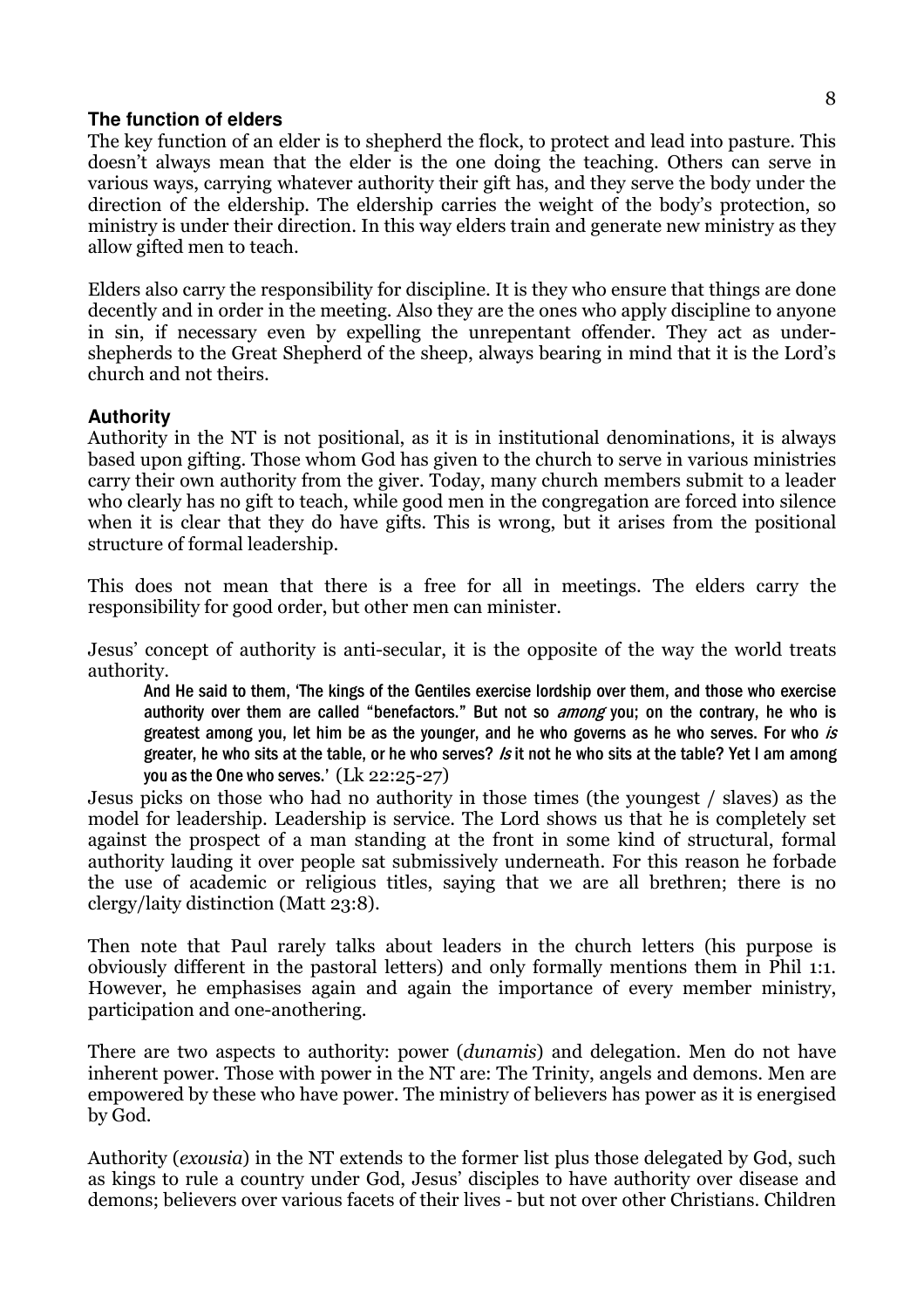are to obey parents, wives should submit to husbands and servants to obey masters but nowhere are believers told directly to obey leaders. Believers are to let themselves be persuaded by the teaching of elders but don't obey them as a soldier obeys a sergeant.

The church listens to and respects elders, their authority is carried in their gift and grace, not their explicit, formal authority. It is their character that enables us to trust them and follow them. We see the work of God done in their lives and accept that they are God's gift to shepherd the flock. This is why they are elders, they are experienced men, worn by struggles, service and suffering, who have learned the meekness of God, and can thus be trusted.

The emphasis of apostolic teaching in the NT is that believers obey the truth, not a man. We follow Christ, who is the truth, and elders are trustworthy inasmuch as they lead believers into truth. Persuasion implies: dialogue, discussion, debate, and this is why Paul teaches that participation and dialogue are so important in meetings, why words translated 'preach' really mean 'dialogue'.

Authority in the church is not positional, formal or structural, but is based upon the truth, gifting and character.

# What does 1 Cor 14:26 mean in context?

We all agree that Paul is correcting error in the Corinthian assembly. But what were these errors?

The first is selfishness. People rushed into speaking in tongues in order to blurt out something they felt was important without any consideration of the whole meeting or edifying others by what they said. They spoke even if there was no interpretation. They were edifying themselves and not the body.

They did not focus upon prophecy, which was more likely to edify others, they didn't seek it, but just babbled.

They did not understand that edification was the purpose of the meeting, not selfexpression of the Spirit. It was more important to teach or prophesy than to speak in tongues, even though this gift seemed more supernatural.

They ignored the importance of clarity. People had to understand what was being said in order to be edified, so a tongue must be interpreted.

Then there was the question of good order and control. A multitude of tongues was poor edification and gave the appearance of chaos. The meeting must be conducted decently and in order. If there is no interpreter, there should be no tongues; two or three prophets can speak, but not a multitude one after another.

In this context Paul says, in v26, what is the whole point of his exhortation, 'How is it then'. His answer is, 'Whenever you come together, each of you has a psalm, has a teaching, has a tongue, has a revelation, has an interpretation. Let all things be done for edification.'

He is saying that, firstly, edification is the focus of the gathering. The word appears several times in this chapter alone. We meet to edify one another. Secondly, that we don't overuse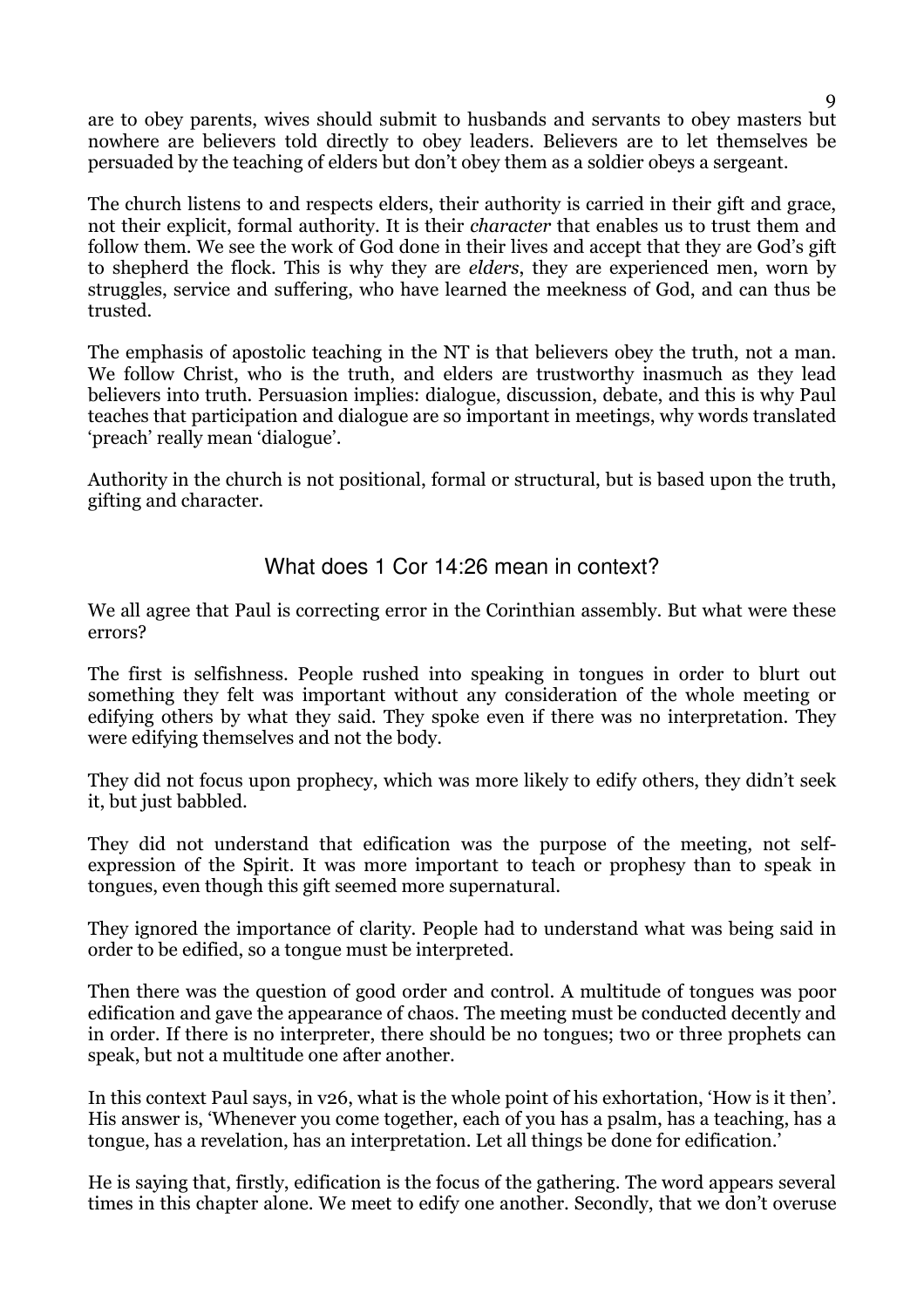any gift, even if it is a genuine or even if it is supernatural. There should not be a chaotic multitude of tongues or prophecies. What there should be is a balance of singing, teaching, tongues, revelations and interpretations. In other words, a balance of various items from gifted people so that all are edified. This is likely to include prepared ministry (teaching, revelation) under the direction of elders, but many other contributions are likely also. One man should not dominate, and neither should there be a cacophony of mindless babbling with no content.

Under no circumstances can this verse be interpreted as a condemnation of various gifts in the church meeting. Such a statement would contradict very many other apostolic verses teaching mutual edification, and the interdependency in the body. It encourages everymember participation; but clearly this does not mean every member every time. It means that under eldership direction, gifted folk can share their gifts in order and decency. The elders are there to identify the work of the Spirit in sovereignly gifting people and encouraging people to share in an appropriate manner.